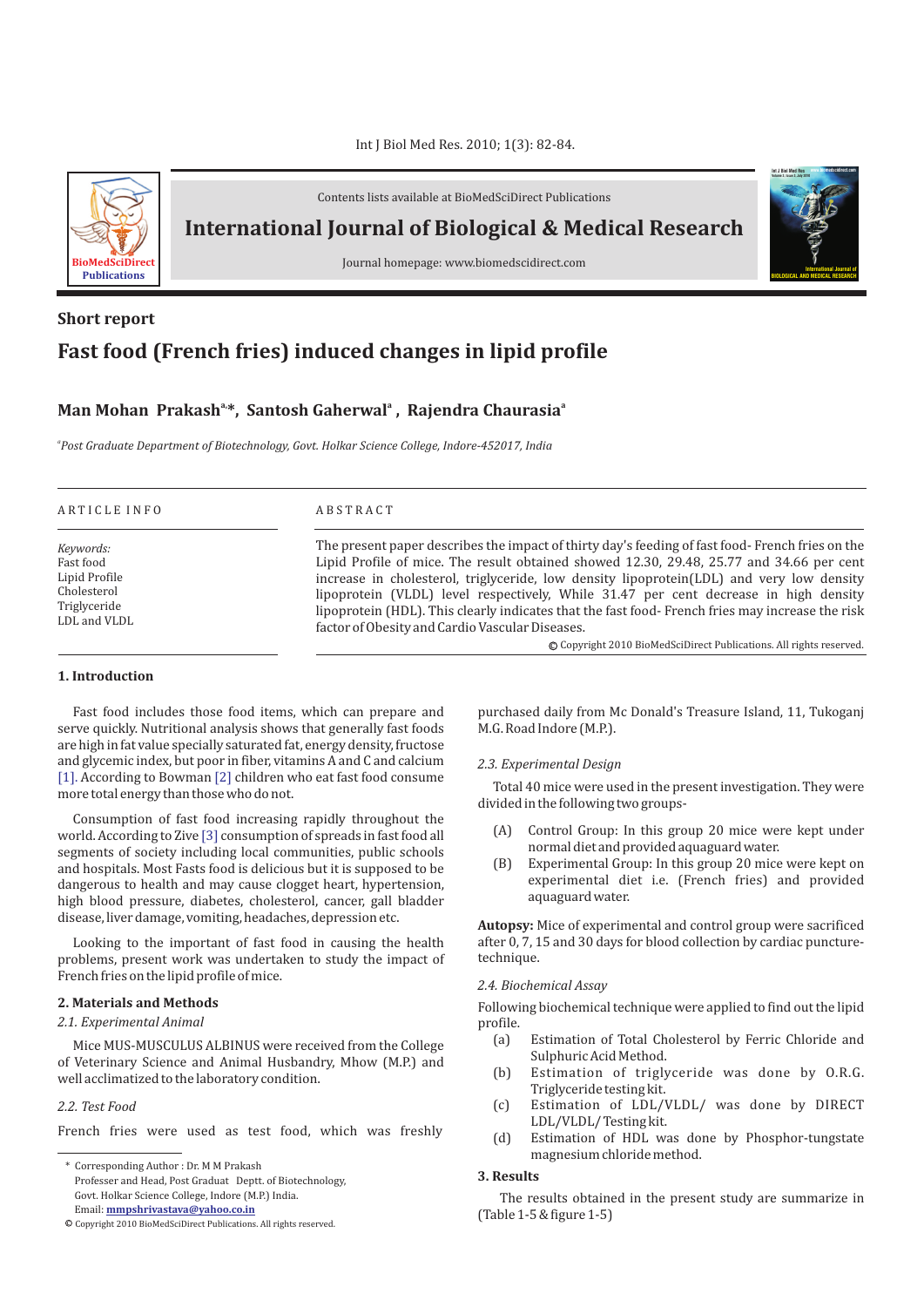## *3.1. Cholesterol*

The cholesterol level of control and experimental group are described in table 1. The values of cholesterol in control group were in between 128 to 130 mg/dl, while the values of cholesterol in experimental group were found increased. The increase in cholesterol was gradual and duration dependent. Overall 12.30% increase was observed in mice after 30 day's regular feeding of French fries.

Table 1. Cholesterol level in mice fed with only French fries.

| <b>Experiment</b><br>duration | Control<br>value       | <b>Experiment</b><br>value | <b>Difference</b> | % Alter  |
|-------------------------------|------------------------|----------------------------|-------------------|----------|
| 0 Day                         | $128 \,\mathrm{mg/dl}$ | $132 \text{ mg/dl}$        | $\overline{4}$    | $+3.12$  |
| 7 Day's                       | $129$ mg/dl            | $139$ mg/dl                | 10                | $+7.75$  |
| 15 Day's                      | $127 \text{ mg/dl}$    | $140$ mg/dl                | 13                | $+10.23$ |
| 30 Day's                      | $130$ mg/dl            | $146$ mg/dl                | 16                | $+12.30$ |

#### *3.2. Triglyceride*

Triglycerides level of control and experimental mice are summarized in table 2. The values of triglyceride in control group were in between 78 to 87 mg/dl, while in experimental groups was found increased from initial 79 to 101 mg/dl. The increase in triglyceride was gradual and duration dependent. Overall 29.48% increase was observed in mice after 30 day's regular feeding of French fries.

Table 2: Triglyceride level in mice fed with only French fries.

| <b>Experiment</b><br>duration | Control<br>value                 | <b>Experiment</b><br>value | <b>Difference</b> | % Alter  |
|-------------------------------|----------------------------------|----------------------------|-------------------|----------|
| 0 Day                         | $82 \text{ mg/dl}$               | $79 \,\mathrm{mg/dl}$      | 3                 | $+3.65$  |
| 7 Day's                       | $87 \text{ mg/dl}$               | $90$ mg/dl                 | 3                 | $+3.44$  |
| 15 Day's                      | $80 \frac{\text{mg}}{\text{dl}}$ | $98 \text{ mg/dl}$         | 18                | $+22.5$  |
| 30 Day's                      | $78 \text{ mg/dl}$               | $101$ mg/dl                | 23                | $+29.48$ |

## *3.3. LDL*

The LDL values of control and experimental mice are summarized in table 3. The values of LDL in control group were observed in between 70 to 72.6 mg/dl, while in experimental group was found increased from 79 to 89.8 mg/dl. The increased in LDL was gradual and duration dependent. Overall 25.77% increase was observed in mice after 30 day's regular feeding of French fries.

Table 3. LDL level in mice fed with only French fries.

| <b>Experiment</b><br>duration | Control<br>value     | <b>Experiment</b><br>value | <b>Difference</b> | % Alter  |
|-------------------------------|----------------------|----------------------------|-------------------|----------|
| 0 Day                         | $72.6 \text{ mg/dl}$ | 79.0 mg/dl                 | 6.4               | $+8.81$  |
| 7 Day's                       | $70.0$ mg/dl         | $82.4$ mg/dl               | 12.4              | $+17.71$ |
| 15 Day's                      | $71.2 \text{ mg/dl}$ | 85.0 mg/dl                 | 13.8              | $+19.38$ |
| 30 Day's                      | $71.4$ mg/dl         | 89.8 mg/dl                 | 18.4              | $+25.77$ |

*<sup>3.4.</sup> HDL* 

The HDL values of control and experimental mice are summarized in table 4. The values of HDL in control group were estimated in between 32 to 35 mg/dl, while in experimental group it was found decreased. The decrease per centage gradually increases as the experiment duration progressed. Overall 31.47% decrease in HDL was observed in mice after 30 day's regular feeding of French fries.

Table 4. HDL level in mice fed with only French fries

| only French fries.   |                    | <b>Experiment</b><br>duration | Control<br>value                         | Experiment<br>value                        | <b>Difference</b> | % Alter              |
|----------------------|--------------------|-------------------------------|------------------------------------------|--------------------------------------------|-------------------|----------------------|
| <b>Difference</b>    | % Alter            | 0 Day<br>7 Day's              | $35 \text{ mg/dl}$<br>$35 \text{ mg/dl}$ | $34 \text{ mg/dl}$<br>$32 \text{ mg/dl}$   | 3                 | $-2.85$<br>$-8.57$   |
| $\overline{4}$<br>10 | $+3.12$<br>$+7.75$ | 15 Day's<br>30 Day's          | $32 \text{ mg/dl}$<br>$34 \text{ mg/dl}$ | $27 \text{ mg/dl}$<br>$23.3 \text{ mg/dl}$ | 5<br>10.7         | $-15.62$<br>$-31.47$ |

## *3.5. VLDL*

VLDL value of control and experimental mice is summarized in table 5. The value of VLDL in control group was in between 14 to 16 mg/dl, while in experimental group it was found increase from initial 15.8 to 20.2 mg/dl. The increase in VLDL was gradual and duration dependent. Overall 34.66% increase was observed in mice after 30 day's regular feeding of French fries.

In observed lipid profile its component showed following trends.

Table 5. VLDL level in mice fed with only French fries.

| <b>Experiment</b><br>duration | Control<br>value               | <b>Experiment</b><br>value | <b>Difference</b> | % Alter  |
|-------------------------------|--------------------------------|----------------------------|-------------------|----------|
| 0 Day                         | $14 \text{ mg/dl}$             | $15.8 \text{ mg/dl}$       | 1.8               | $+12.85$ |
| 7 Day's                       | $15 \text{ mg/dl}$             | $18.6$ mg/dl               | 3.6               | $+24.0$  |
| 15 Day's                      | $16 \,\mathrm{mg}/\mathrm{dl}$ | $19.6$ mg/dl               | 3.6               | $+22.5$  |
| 30 Day's                      | $15 \text{ mg/dl}$             | $20.2$ mg/dl               | 5.2               | $+34.66$ |

In the experimental mice order of lipid profile in decreasing trends are as follows;

VLDL (34.66%) < TRG (29.48%) < LDL (25.77%) < CHL (12.30%),

#### **4. Discussion**

The food we eat is an important factor in causing biological dysfunction in part, because our diets, some time lack the necessary balance of nutrients [4]. Disturbances in all dietary energy sources including carbohydrates, lipids and protein has increased risk of various diseases [5,6]. Lipids levels are associated with an increased risk of Cardio-vascular disease [7- 9]. In the present investigation constant feeding of French fries (fast food) increased bad lipid profile in experimental mice.

Sitole [10] studied the plasma cholesterol level in noodles fed mice and reported 44.08 per cent increase in just 60 day's of feeding. Shrivastava [11] describeded 18.3 per cent increase in plasma cholesterol when mice were fed with pizza (fast food) for 45 day's. In the present investigation 30 day's feeding of French fries (fast food) increased the cholesterol level upto 12.30 per cent. Elevated cholesterol concentration is well known risk factor [12 ,13] for health.

Triglyceride is natural fats found with tissue and blood. These are main energy storing compound in body. Sitole [10] observed 60.97 per cent increase in triglyceride when mice were fed with noodles for 60 day's where as 42.3% increases was noted